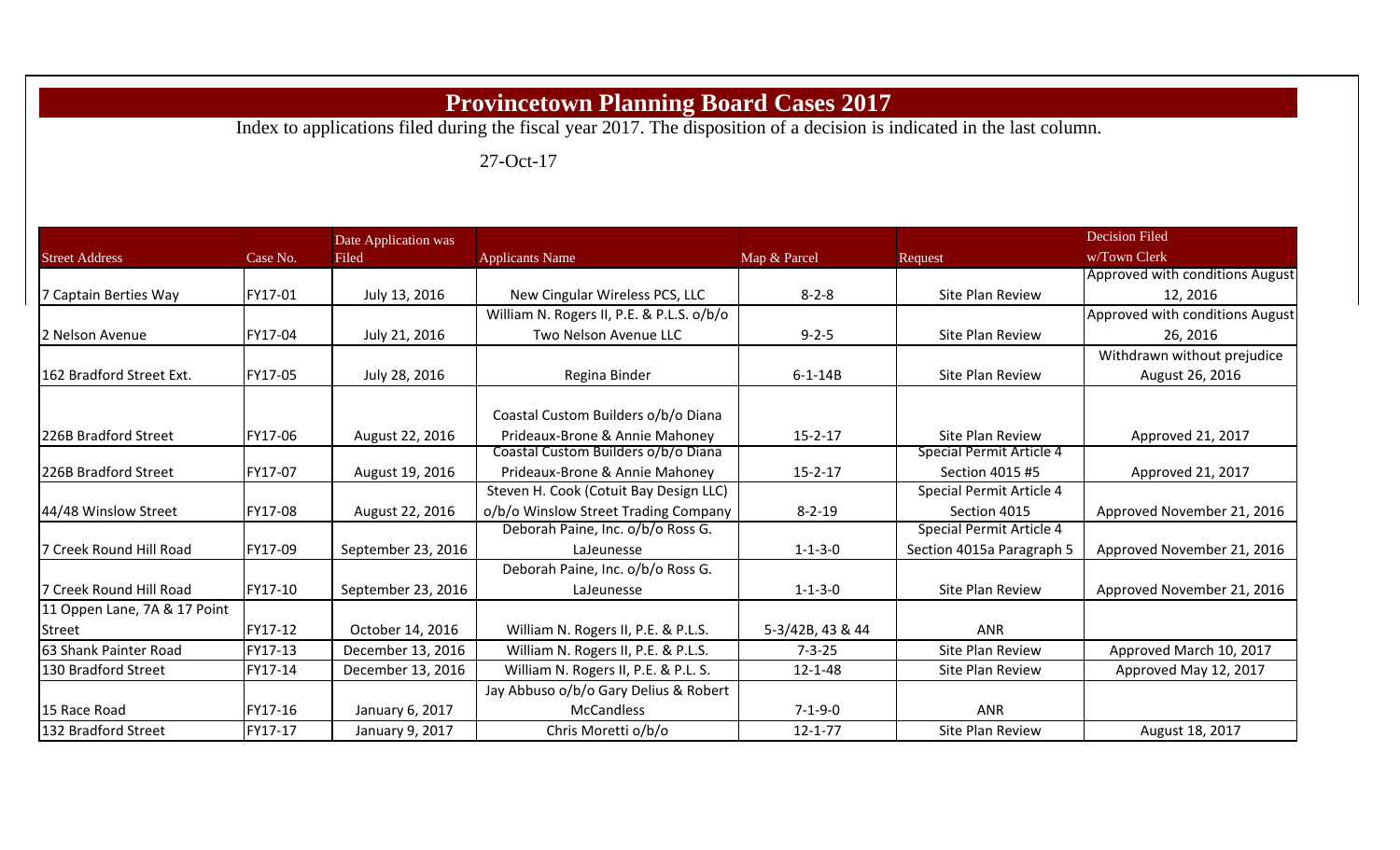|                          |         |                   |                                           |                   |                          | Withdrawn without prejudice     |
|--------------------------|---------|-------------------|-------------------------------------------|-------------------|--------------------------|---------------------------------|
| 336R Commercial Street   | FY17-18 | January 18, 2017  | Chad LLC and Villa LLC                    | 12-1-142-1-001    | Site Plan Review         | May 26, 2017                    |
|                          |         |                   | Christopher D. Wise o/b/o Coastal Acres   |                   |                          |                                 |
| 76R Bayberry Avenue      | FY17-20 | February 8, 2017  | Properties, LLC                           | $02 - 3 - 1 - 0$  | Site Plan Review         | Approved August 25, 2017        |
| 137 Bradford Street      | FY17-21 | February 13, 2017 | Scott N. Adams o/b/o 7-Eleven Inc.        | $12-1/136-0$      | Site Plan Review         | Approved May 26, 2017           |
| 820 Commercial Street    | FY17-22 | February 23, 2017 | Mark Legere o/b/o Marolima Properties     | 19-1-36           | <b>ANR</b>               |                                 |
|                          |         |                   | Heal, Inc. c/o Katherine Braucher Adams,  |                   | Special Permit Article 4 | Withdrawn without prejudice     |
| 94 Harry Kemp Way        | FY17-23 | March 13, 2017    | Esq.                                      | 13-4-13-0         | Section 4015 a(2)        | May 26, 2017                    |
|                          |         |                   | Heal, Inc. c/o Katherine Braucher Adams,  |                   |                          | Withdrawn without prejudice     |
| 94 Harry Kemp Way        | FY17-24 | March 13, 2017    | Esq.                                      | $13 - 4 - 2$      | Site Plan Review         | May 26, 2017                    |
|                          |         |                   | Provincetown LEI Holdings, LLC d.b.a.     |                   |                          | Approved with conditions May    |
| 22 Commercial Street     | FY17-25 | March 13, 2017    | Land's End Inn                            | $5 - 3 - 14$      | Site Plan Review         | 12, 2017                        |
|                          |         |                   |                                           |                   |                          | Approved with conditions May    |
| 71 Race Point Road       | FY17-26 | March 13, 2017    | William N. Rogers II, P.E. & P.L. S.      | $9 - 2 - 4$       | Site Plan Review         | 12, 2017                        |
| 12 Thistlemore Road      | FY17-27 | March 28, 2017    | Robin Reid & Donna Vaillancourt           | $16 - 2 - 5 - 0$  | Site Plan Review         | Approved May 26, 2017           |
|                          |         |                   | Teresa R. Hickok/East End Reserve         |                   |                          | Approved with Conditions June   |
| 664R Commercial Street   | FY17-28 | March 29, 2017    | Condominium                               | 18-1-17-02        | Site Plan Review         | 22, 2017                        |
|                          |         |                   | William N. Rogers II, P.E. & P.L.S. o/b/o |                   |                          |                                 |
| 286 Bradford Street      | FY17-29 | April 6, 2017     | John W. Dillon                            | 15-3-99           | <b>ANR</b>               |                                 |
|                          |         |                   |                                           |                   |                          |                                 |
|                          |         |                   | Lori E. Riley and Jeffrey A. Medeiros,    |                   |                          | approved with condition October |
| 24 Ships Way             | FY17-30 | April 11, 2017    | Trustees of Waterside Realty Trust        | $7 - 3 - 16 - 0$  | Site Plan Review         | 27, 2017                        |
|                          |         |                   | Peter Makrauer/LDa Architecutre &         |                   |                          | Approved with conditions May    |
| 24 Bradford Street       | FY17-31 | April 13, 2017    | Interiors                                 | $6 - 4 - 130$     | Site Plan Review         | 12, 2017                        |
|                          |         |                   |                                           |                   |                          | Withdrawn without prejudice     |
| 58-60 Bradford Street    | FY17-32 | April 20, 2017    | MEILI, LLC                                | $7 - 2 - 118$     | Site Plan Review         | June 9, 2017                    |
|                          |         |                   | Mass Organic Therapy, Inc. o/b/o Karen    |                   |                          |                                 |
| 2 Harry Kemp Way, Unit 2 | FY17-33 | April 25, 2017    | R.DePalma, Trustee                        | 12-3-31-A-002     | Site Plan Review         | Approved February 12, 2018      |
|                          |         |                   | Heal, Inc. c/o Katherine Braucher Adams,  |                   | Special Permit Article 2 |                                 |
| 94 Harry Kemp Way        | FY17-35 | May 23, 2017      | Esq.                                      | $13 - 4 - 13 - 0$ | Section 2440 D7          | Approved October 27, 2017       |
|                          |         |                   | Heal, Inc. c/o Katherine Braucher Adams,  |                   |                          |                                 |
| 94 Harry Kemp Way        | FY17-36 | May 23, 2017      | Esq.                                      | 13-4-13-0         | Site Plan Review         | Approved October 27, 2017       |
| 24 Pilgrim Heights Road  | FY17-37 | May 22, 2017      | Stephen Griffin and Frank Mockler         | $2 - 1 - 14 - 0$  | Site Plan Review         | Approved June 22, 2017          |